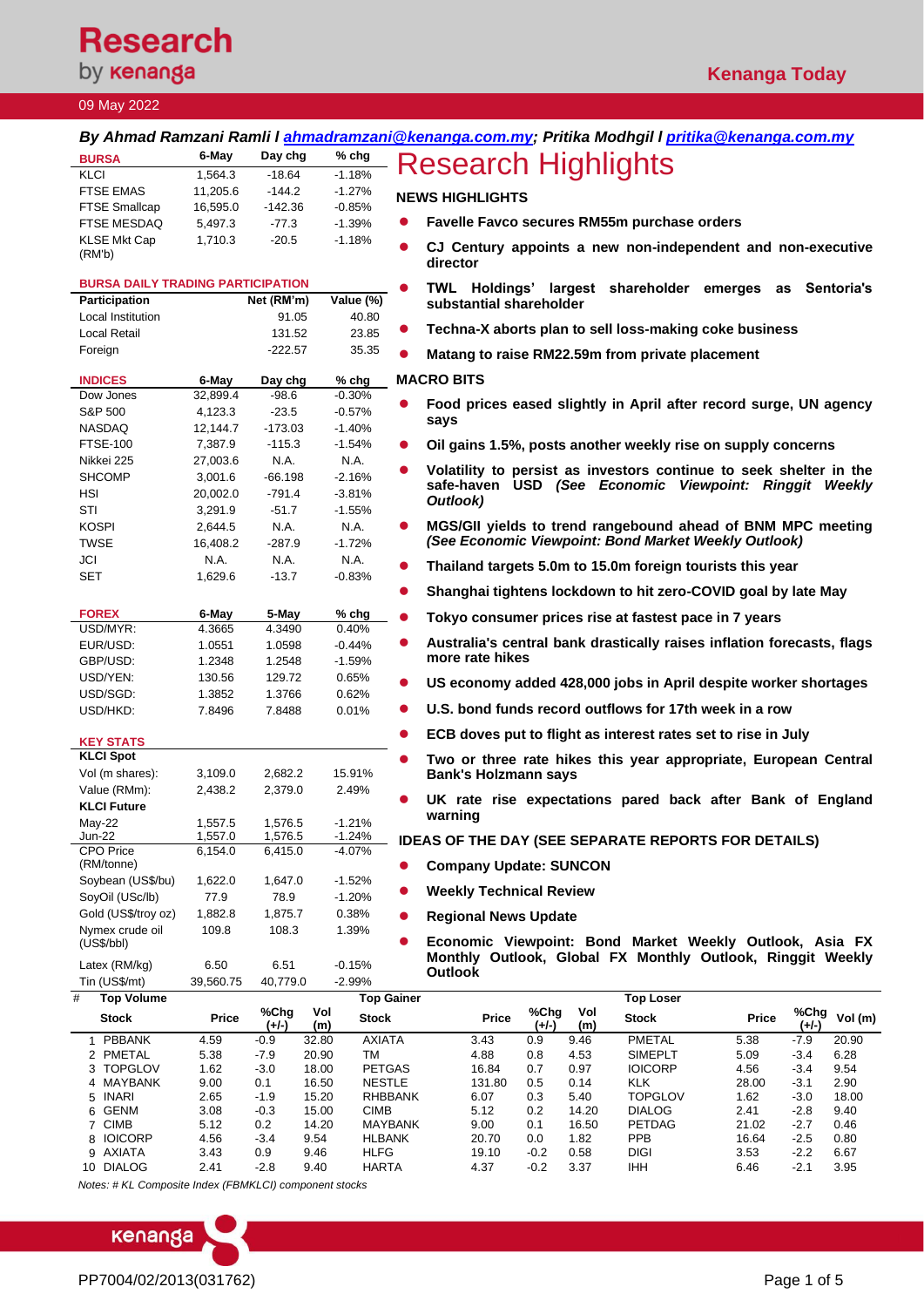## **Corporate News**

#### • **Favelle Favco secures RM55m purchase orders**

Favelle Favco Bhd, which on Thursday (May 5) declared a bumper dividend of 85 sen, announced on Friday (May 6) that it secured an aggregate amount of orders worth RM55 million between Feb 22, 2022, and May 6, 2022. In a bourse filing, the crane manufacturer — controlled by Main Market-listed Muhibbah Engineering (M) Bhd — said the purchase orders were received by its subsidiaries, namely Favelle Favco Cranes Pty Ltd, Favelle Favco Cranes (M) Sdn Bhd and Favelle Favco Cranes Pte Ltd. *(The Edge Markets)*

#### • **CJ Century appoints a new non-independent and non-executive director**

CJ Century Logistics Holdings Bhd announced the appointment of Ko Young Ho as the group's new non-independent non-executive director, effective on April 29. Ko replaces Jonathan Park who has resigned. In a bourse filing, the logistics company said Ko, 43, has built his career with the company over a period of close to 11 years from 2011. He is now the head of M&A and Post-Merger Integration as a senior vice president of CJ Logistics Corp — a major shareholder of CJ Century Logistics. *(The Edge Markets)*

#### • **TWL Holdings' largest shareholder emerges as Sentoria's substantial shareholder**

TWL Holdings Bhd's largest shareholder TWL Capital Bhd has emerged as a substantial shareholder of Sentoria Group Bhd with a 12.19% stake. In a bourse filing on Friday (May 6), Sentoria said TWL Capital had acquired 68 million shares in the theme park operator-cum-property developer through off market transactions on Thursday (May 5). Bloomberg data showed that TWL Capital had a 12.6% stake in TWL Holdings, formerly Tiger Synergy Bhd. *(The Edge Markets)*

• **Techna-X aborts plan to sell loss-making coke business**

Techna-X Bhd, formerly Sino Hua-An International Bhd, has aborted the plan to dispose of its loss-making metallurgical coke manufacturing business via the sale of its entire equity interest in wholly-owned subsidiary PIPO Overseas Ltd. On Nov 11, 2020, Techna-X had entered into a conditional share purchase agreement (SPA) with Hua Fei Investment Ltd, a company incorporated in the British Virgin Islands, for the proposed disposal of PIPO for RMB88 million (RM54.95 million). *(The Edge Markets)*

#### • **Matang to raise RM22.59m from private placement**

Matang Bhd plans to raise RM22.59 million via a proposed private placement of up to 217.2 million shares or 10% of its total issued shares at an issue price to be determined later. In a filing on Friday, the oil palm and durian planter said its total issued shares stood at 2.17 billion as at April 25, 2022, and has no treasury shares or convertible securities. Based on the indicative price of 10.4 sen per placement share, which represents a 9.57% discount to the five-day volume-weighted average market price of Matang shares up to April 25 of 11.5 sen, the group would raise up to RM22.59 million. *(The Edge Markets)*

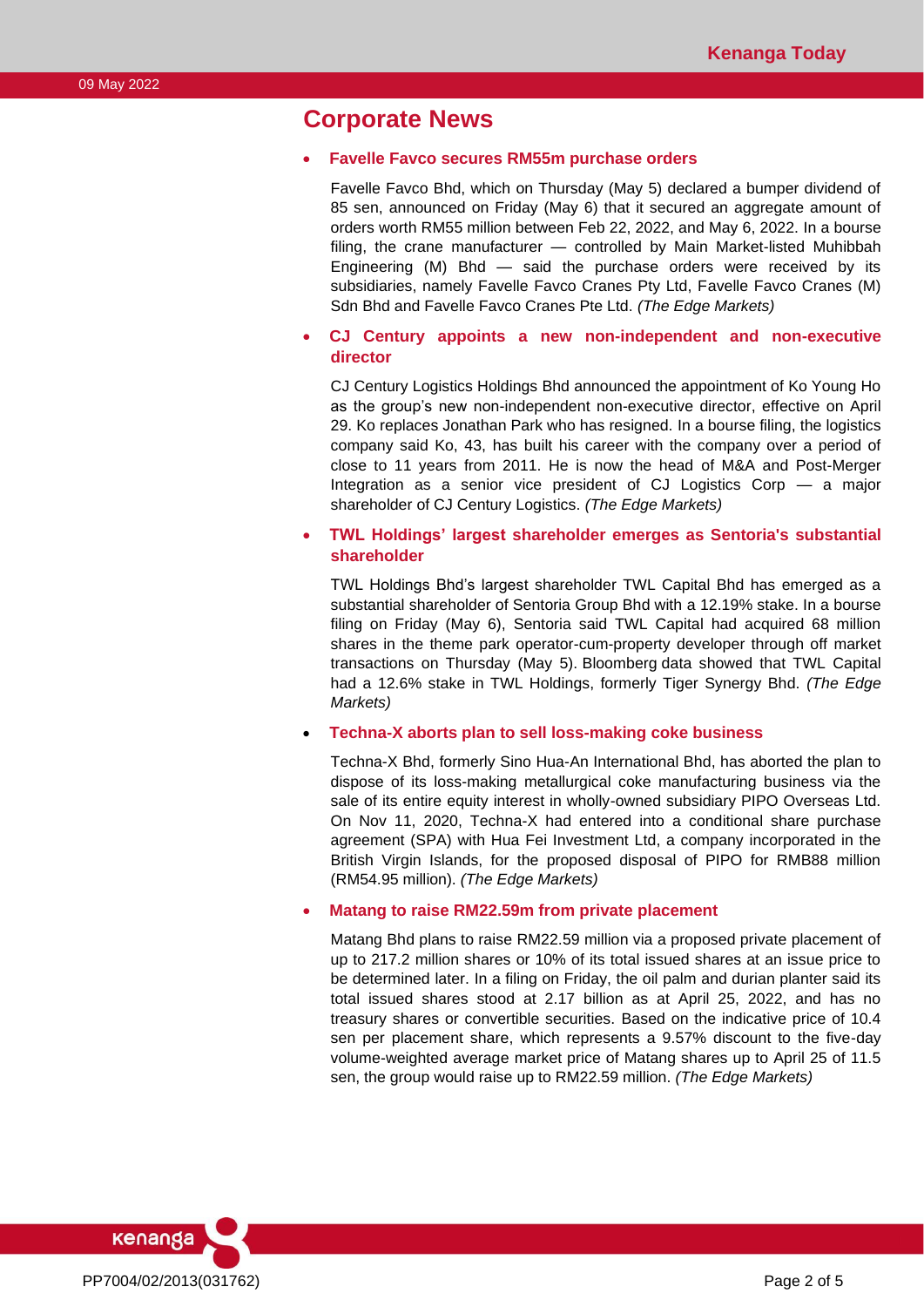## **Macro Bits**

### **Global**

- ⚫ **[Food prices eased slightly in April after record surge, UN agency says](https://www.theedgemarkets.com/article/food-prices-eased-slightly-april-after-record-surge-un-agency-says)** World food prices eased slightly in April after hitting a record high in March, but global food security remained a concern because of the difficult market conditions, the United Nations (UN) food agency said on Friday (May 6). The Food and Agriculture Organization's (FAO) food price index, which tracks the most globally traded food commodities, averaged 158.5 points last month versus an upwardly revised 159.7 for March. *(The Edge Markets)*
- ⚫ **[Oil gains 1.5%, posts another weekly rise on supply concerns](https://www.reuters.com/business/oil-falls-demand-concerns-weigh-against-tight-supply-2022-05-06/)** Oil prices rose nearly 1.5% on Friday, posting a second straight weekly increase as impending European Union sanctions on Russian oil raised the prospect of tighter supply and had traders shrugging off worries about global economic growth. *(Reuters)*

### **Malaysia**

- ⚫ **Volatility to persist as investors continue to seek shelter in the safe-haven USD** As the BNM is broadly expected to keep the overnight policy rate unchanged at 1.75% and as the DXY is seen to remain elevated around the 104.0 area, the ringgit may continue to trade under pressure within the 4.36 – 4.38 range. *(See Economic Viewpoint: Ringgit Weekly Outlook)*
- ⚫ **MGS/GII yields to trend rangebound ahead of BNM MPC meeting** Domestic yields may trend rangebound this week, with all eyes on Bank Negara's MPC meeting (May 10 – 11), although MGS/GII will likely remain sensitive to the volatility of US Treasuries. We expect BNM to keep the policy rate unchanged at 1.75%, especially given downside risks to global growth amid the Russia-Ukraine conflict and China's COVID-19 condition. *(See Economic Viewpoint: Bond Market Weekly Outlook)*

## **Asia Pacific**

- ⚫ **[Thailand targets 5.0m to 15.0m foreign tourists this year](https://www.reuters.com/world/asia-pacific/thailand-targets-5-mln-15-mln-foreign-tourists-this-year-2022-05-06/)** Thailand is aiming for 5.0m to 15.0m foreign tourist arrivals this year as the country further eases travel restrictions to support the key tourism sector, a government spokesperson said on Friday. *(Reuters)*
- **[Shanghai tightens lockdown to hit zero-COVID goal by late May](https://www.reuters.com/article/us-health-coronavirus-shanghai-lockdown/shanghai-tightens-lockdown-to-hit-zero-covid-goal-by-late-may-sources-idUSKCN2MU047)** Shanghai is tightening its already strict COVID-19 lockdown in a fresh push to eliminate infections outside quarantined areas of China's biggest city by late this month, people familiar with the matter said. *(Reuters)*
- ⚫ **[Tokyo consumer prices rise at fastest pace in 7 years](https://www.reuters.com/world/asia-pacific/tokyo-consumer-prices-rise-fastest-pace-7-years-2022-05-05/)** Core consumer prices in Tokyo, considered a leading indicator of Japanese price trends, rose 1.9% in April from a year earlier, marking the fastest annual pace in seven years, government data showed on Friday. *(Reuters)*
- ⚫ **[Australia's central bank drastically raises inflation forecasts, flags more rate hikes](https://www.reuters.com/world/asia-pacific/australias-central-bank-drastically-raises-inflation-forecasts-flags-more-rate-2022-05-06/)** Australia's central bank on Friday drastically revised up forecasts for inflation, foreshadowing how far interest rates might have to rise to bring the country's cost of living crisis under control. In its quarterly statement on monetary policy, the Reserve Bank of Australia (RBA) warned core inflation could now hit 4.6% by December. *(Reuters)*

## **Americas**

- ⚫ **[US economy added 428,000 jobs in April despite worker shortages](https://www.ft.com/content/3f068499-ce61-4626-88a9-de3b38a74dcf)** Non-farm payrolls grew by 428,000 in April, according to data released by the Bureau of Labor Statistics on Friday, matching the revised 428,000 increase in March and exceeding economists' forecasts for 391,000, according to a Reuters poll. *(Financial Times)*
- **[U.S. bond funds record outflows for 17th week in a row](https://www.reuters.com/business/us-bond-funds-record-outflows-17th-week-row-2022-05-06/)** U.S. investors remained net sellers of bond funds in the week to May 4 as the economy's rising inflationary challenges fanned caution ahead of the Federal Reserve's policy meeting this week. According to Refinitiv Lipper data, U.S. investors offloaded USD5.52b worth of bond funds in a 17th straight week of net selling. *(Reuters)*

## **Europe**

- **ECB doves put to flight as [interest rates set to rise in July](https://www.ft.com/content/273d2613-93b8-4224-8f81-7281337ab618)** Momentum is building for the European Central Bank to raise interest rates in July to fight soaring inflation, after dovish policymakers indicated they are ready to accept an end to almost eight years of negative borrowing costs. *(Financial Times)*
- ⚫ **[Two or three rate hikes this year appropriate, European Central Bank's Holzmann says](https://www.reuters.com/world/europe/two-or-three-rate-hikes-this-year-appropriate-ecbs-holzmann-2022-05-07/)** The European Central Bank should hike interest rates as many as three times this year to combat inflation, hawkish policymaker Robert Holzmann told the Salzburger Nachrichten paper in an interview. *(Reuters)*
- **[UK rate rise expectations pared back after Bank of England warning](https://www.ft.com/content/71151ad4-982f-4873-a5d5-984a816ac6d0) Investors have pared back their** expectations for further rises in UK interest rates after the Bank of England warned the economy would stall at the end of the year as double digit inflation squeezed household incomes. *(Financial Times)*

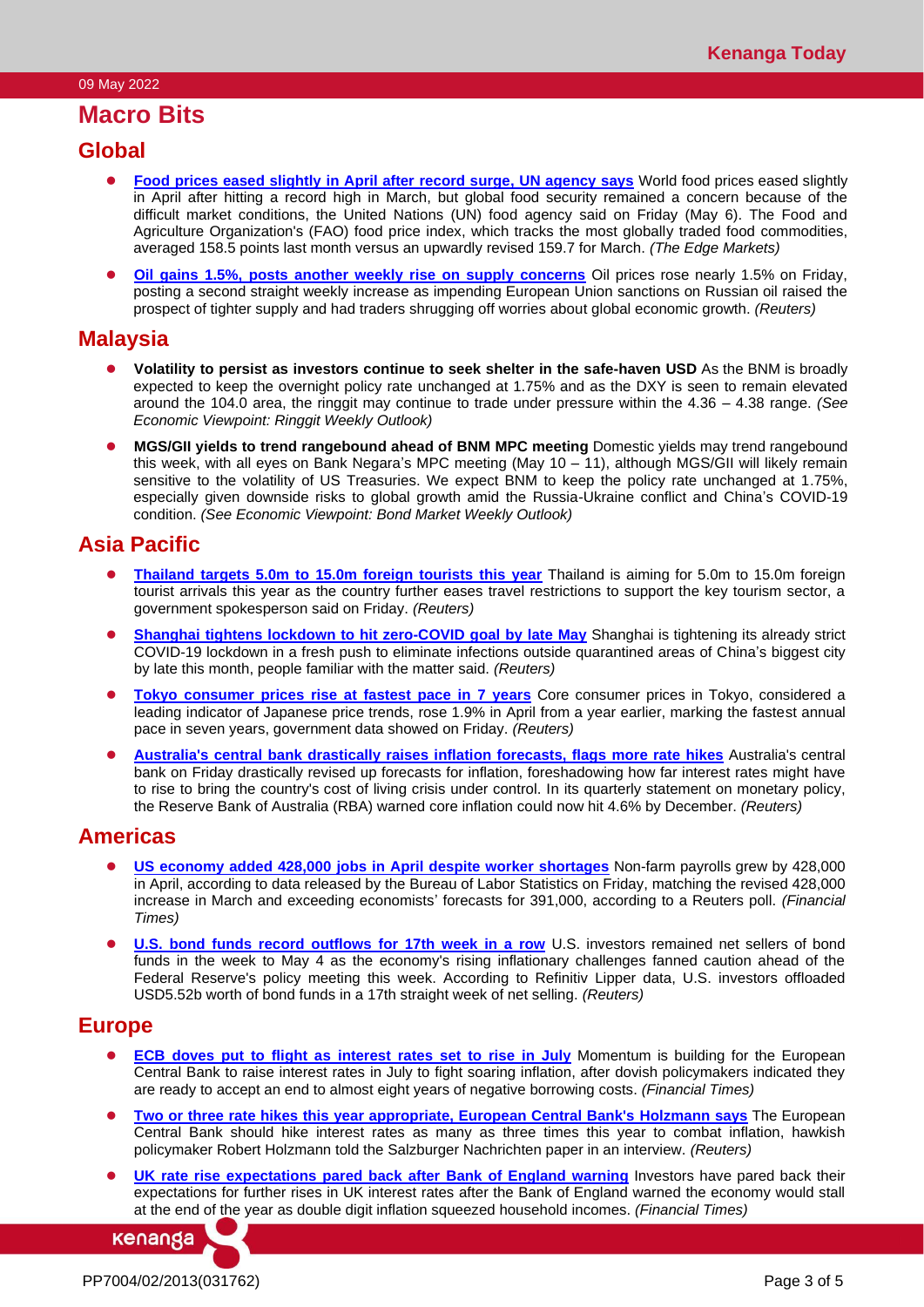## **List of Oversold Warrants (14-Day RSI<30-mark)**

| $ME*$                        | <b>AST PRICE</b> | <b>RSI 14D</b> | <b>RSI 9D</b> | RSI 3D | <b>LOW 30D</b> |
|------------------------------|------------------|----------------|---------------|--------|----------------|
| <b>KESM INDUSTRIES BHD</b>   | .660             | 22.29          | 13.49         | 1.27   | 7.600          |
| ABF MALAYSIA BOND INDEX FUND | .133             | 24.04          | 19.13         | 14.86  | 1.133          |
| GUAN CHONG BHD               | 2.480            | 25.83          | 15.94         | 2.08   | 2.450          |
| <b>ELSOFT RESEARCH BHD</b>   | 0.785            | 27.19          | 19.71         | 4.96   | 0.770          |
| DIALOG GROUP BHD             | 2.410            | 27.49          | 21.11         | 6.25   | 2.410          |

*\*Only for stocks with market cap >RM300m*

*Source: Bloomberg*

## **List of Overbought Stocks (14-Day RSI>70-mark)**

| NAME*                              | <b>LAST PRICE</b> | RSI 14D | <b>RSI 9D</b> | <b>RSI 3D</b> | LOW 30D |
|------------------------------------|-------------------|---------|---------------|---------------|---------|
| PETRON MALAYSIA REFINING & M       | 5.830             | 79.15   | 81.52         | 77.23         | 6.160   |
| RAPID SYNERGY BHD                  | 11.780            | 79.13   | 78.52         | 72.26         | 11.800  |
| HARRISONS HOLDINGS MALAYSIA        | 5.680             | 75.15   | 78.76         | 87.10         | 5.800   |
| RUBBEREX CORP M BHD                | 0.770             | 72.38   | 73.79         | 75.16         | 0.780   |
| POWER ROOT BHD                     | 1.550             | 71.80   | 73.43         | 62.37         | 1.580   |
| <b>SCGM BHD</b>                    | 2.380             | 71.64   | 79.25         | 94.62         | 2.430   |
| DATASONIC GROUP BHD                | 0.575             | 71.61   | 71.30         | 67.44         | 0.585   |
| TEXCHEM RESOURCES BERHAD           | 2.940             | 71.45   | 69.21         | 62.28         | 3.170   |
| ZHULIAN CORP BHD                   | 2.050             | 71.02   | 72.14         | 78.66         | 2.050   |
| IGB REAL ESTATE INVESTMENT T       | 1.650             | 70.84   | 74.06         | 73.75         | 1.680   |
| CHIN TECK PLANTATIONS BHD          | 8.880             | 70.46   | 73.24         | 76.41         | 9.000   |
| <b>PACIFIC &amp; ORIENT BERHAD</b> | 1.230             | 70.09   | 69.06         | 56.45         | 1.290   |

*\*Only for stocks with market cap >RM300m*

*Source: Bloomberg*

## **List of Oversold Warrants (14-Day RSI<30-mark)**

| <b>NAME</b>                    | <b>LAST PRICE</b> | <b>RSI 14D</b> | RSI 9D | <b>RSI 3D</b> | <b>LOW 30D</b> | <b>EXPIRY DATE</b> |
|--------------------------------|-------------------|----------------|--------|---------------|----------------|--------------------|
| HANG SENG INDEX-JE             | 0.110             | 18.33          | 19.39  | 20.97         | 0.105          | 28/10/2022         |
| REVENUE GROUP BHD-WA           | 0.550             | 24.23          | 15.85  | 5.08          | 0.540          | 14/1/2024          |
| PRESS METAL ALUMINIUM HOLDINGS | 0.075             | 25.87          | 18.92  | 5.52          | 0.075          | 5/9/2022           |
| BHD-C62                        |                   |                |        |               |                |                    |
| JF TECHNOLOGY BHD-WA           | 0.275             | 25.91          | 21.48  | 10.63         | 0.265          | 23/1/2026          |
| PRESS METAL ALUMINIUM HOLDINGS | 0.035             | 26.71          | 20.22  | 7.89          | 0.035          | 24/11/2022         |
| BHD-C68                        |                   |                |        |               |                |                    |
| PRESS METAL ALUMINIUM HOLDINGS | 0.030             | 27.38          | 19.93  | 6.18          | 0.030          | 29/8/2022          |
| BHD-C64                        |                   |                |        |               |                |                    |
| INARI AMERTRON BHD-C           | 0.025             | 28.55          | 22.21  | 13.04         | 0.025          | 24/11/2022         |

*Source: Bloomberg*

## **List of Overbought Stocks (14-Day RSI>70-mark)**

| <b>NAME</b>                  | <b>AST PRICE</b> | <b>RSI 14D</b> | RSI 9D | <b>RSI 3D</b> | <b>LOW 30D</b> | <b>EXPIRY DATE</b> |
|------------------------------|------------------|----------------|--------|---------------|----------------|--------------------|
| HENGYUAN REFINING CO BHD-C22 | 0.315            | 87.30          | 88.68  | 84.27         | 0.390          | 31/5/2022          |
| <b>HARN LEN CORP BHD-WB</b>  | 0.600            | 80.57          | 85.36  | 86.40         | 0.610          | 19/9/2026          |
| HIBISCUS PETROLEUM BHD-C30   | 0.095            | 73.11          | 78.58  | 95.62         | 0.095          | 31/10/2022         |
| DYNACIATE GROUP BHD-WA       | 0.080            | 70.84          | 73.37  | 73.26         | 0.085          | 26/12/2023         |
| DATASONIC GROUP BHD-WA       | 0.160            | 70.77          | 71.85  | 71.23         | 0.165          | 5/7/2023           |

*Source: Bloomberg*